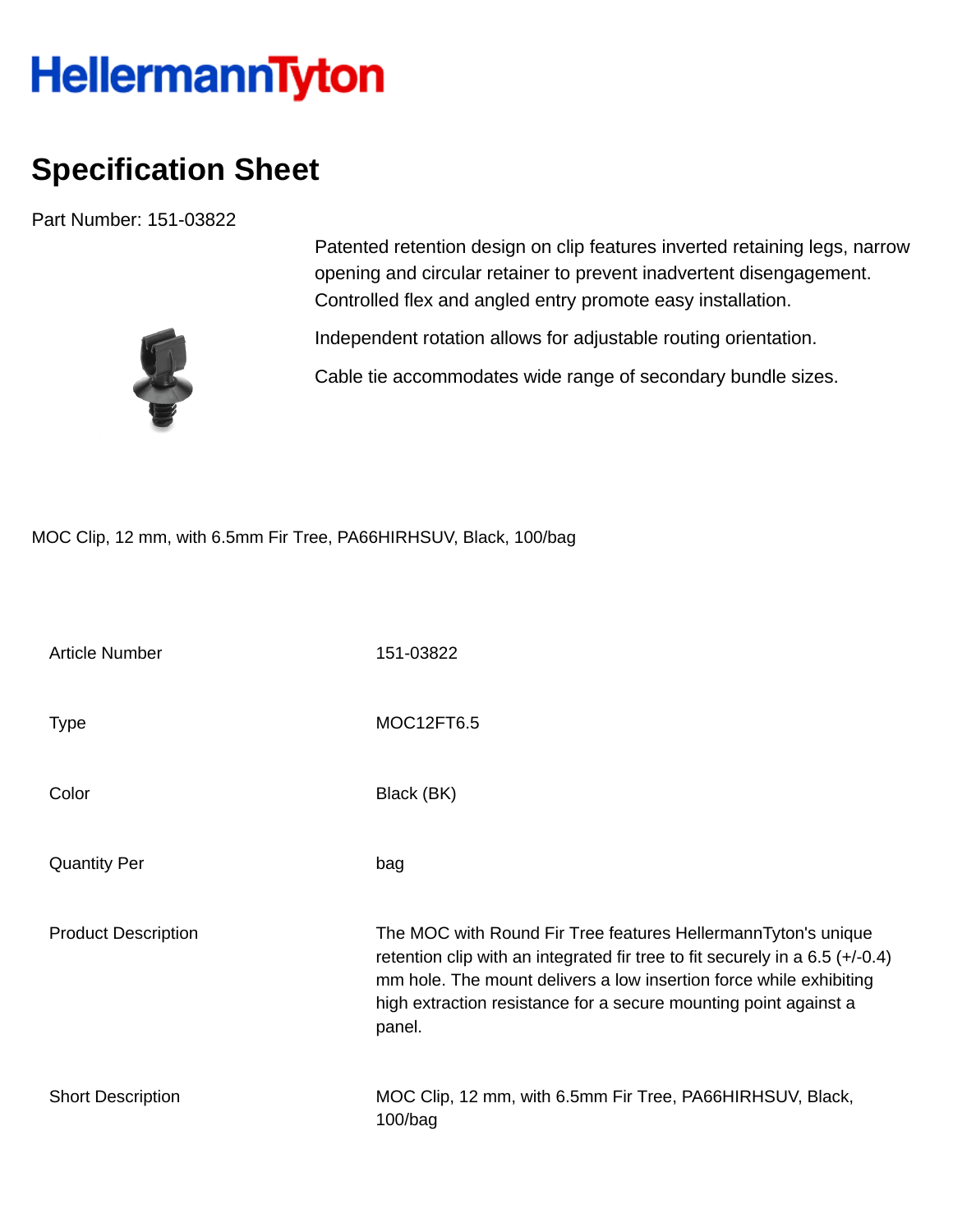| Length L (Imperial)                   | 0.74            |
|---------------------------------------|-----------------|
| Length L (Metric)                     | 18.8            |
| <b>Fixation Method</b>                | <b>Fir Tree</b> |
| <b>Bundle Diameter Min (Imperial)</b> | 0.41            |
| <b>Bundle Diameter Min (Metric)</b>   | 10.5            |
| <b>Bundle Diameter Max (Imperial)</b> | 0.54            |
| <b>Bundle Diameter Max (Metric)</b>   | 13.8            |
| Height H (Imperial)                   | 1.49            |
| Height H (Metric)                     | 37.9            |
| Depth D (Imperial)                    | 0.39            |
| Depth D (Metric)                      | 10.0            |
| Panel Thickness Min (Imperial)        | 0.02            |
| Panel Thickness Max (Imperial)        | 0.22            |
| Panel Thickness Min (Metric)          | 0.60            |
| Panel Thickness Max (Metric)          | 5.5             |